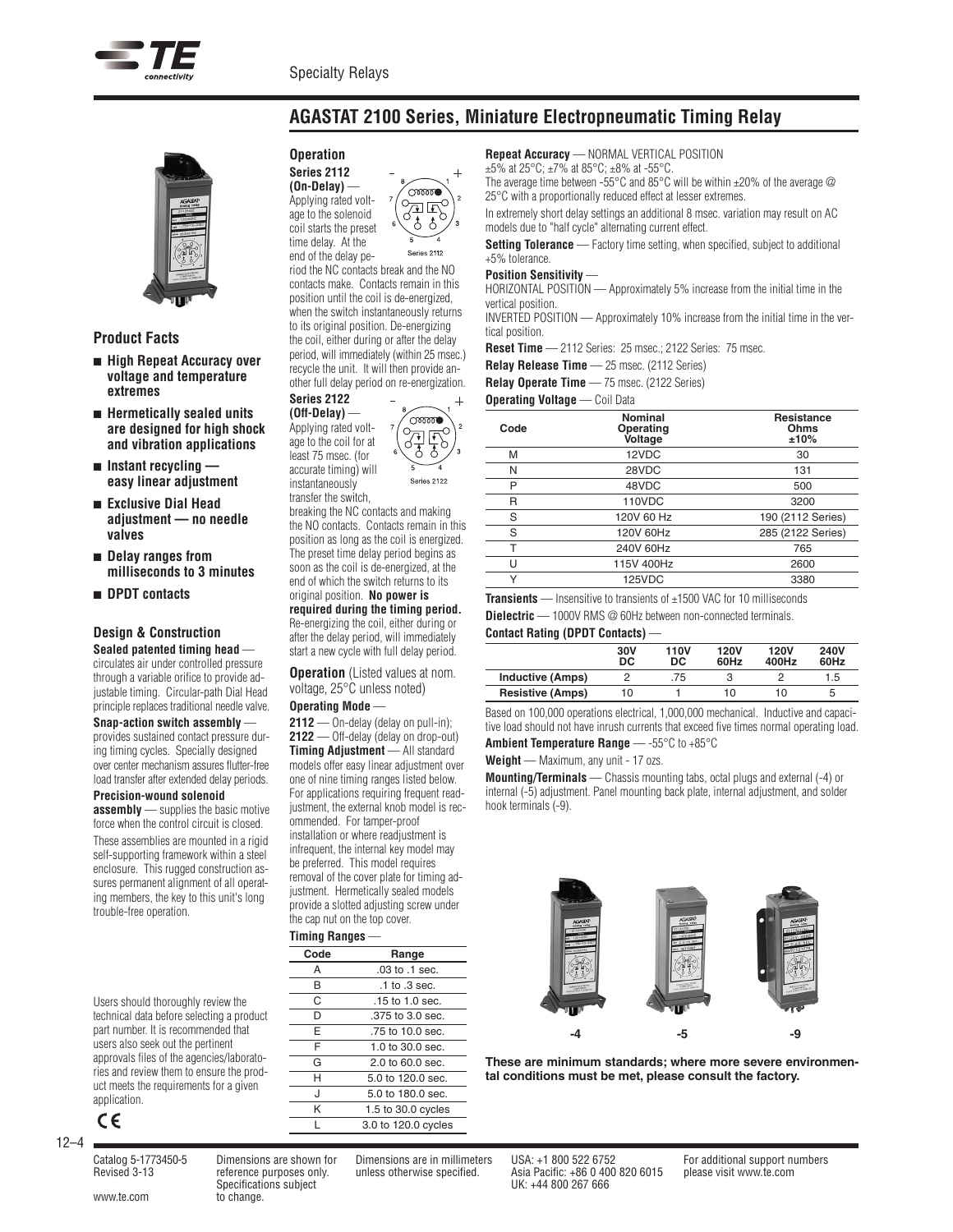

# **AGASTAT 2100 Series, Miniature Electropneumatic Timing Relay** (Continued)

**Outline Dimensions for Industrial Models (Dimensions in inches. Multiply by 25.4 to obtain millimeters.)**





## **Ordering Information for Industrial Models**

|                                                                     |                                                  |                                                   | Typical Part No. $\blacktriangleright$           | 21                                                 | $\mathbf{2}$<br>D        | 4                                                     | N | В |  |
|---------------------------------------------------------------------|--------------------------------------------------|---------------------------------------------------|--------------------------------------------------|----------------------------------------------------|--------------------------|-------------------------------------------------------|---|---|--|
| 1. Basic Series:                                                    |                                                  | 21 = 2100 Miniature electropneumatic timing relay |                                                  |                                                    |                          |                                                       |   |   |  |
| 2. Operation:<br>$1 = On$ -delay                                    |                                                  | $2 = \text{Off-delay}$                            |                                                  |                                                    |                          |                                                       |   |   |  |
|                                                                     | 3. Contact Arrangement:<br>$2 = DPDT$ (2 form C) |                                                   |                                                  |                                                    |                          |                                                       |   |   |  |
| 4. Operating Voltage:<br>$A = AC$                                   |                                                  | $D = DC$                                          |                                                  |                                                    |                          |                                                       |   |   |  |
|                                                                     | 5. Physical Characteristics:                     |                                                   |                                                  |                                                    |                          |                                                       |   |   |  |
| Code                                                                | Enclosure                                        | Adjustment                                        | Connector                                        | Mounting                                           |                          |                                                       |   |   |  |
| $4 =$                                                               | Unsealed                                         | External Knob                                     | Octal Plug                                       | Chassis Mount                                      |                          |                                                       |   |   |  |
| $5 =$<br>$9 =$                                                      | Unsealed<br>Unsealed                             | <b>Internal Key</b><br>Internal Key               | Octal Plug<br>Solder Hook                        | <b>Chassis Mount</b>                               | <b>Panel Mount Plate</b> |                                                       |   |   |  |
| 6. Coil Voltage:<br>$M = 12VDC$                                     | $S = 120$ VAC, 50/60 Hz.                         | $N = 28VDC$<br>$T = 240$ VAC, 60 Hz.              | $P = 48VDC$                                      |                                                    | $R = 110VDC$             | $Y = 125VDC$                                          |   |   |  |
| 7. Timing Range:<br>$A = .03$ to $.1$ sec.<br>$B = .1$ to $.3$ sec. |                                                  | $C = .15$ to 1.0 sec.<br>$D = .375$ to 3.0 sec.   | $E = .75$ to 10.0 sec.<br>$F = 1.0$ to 30.0 sec. | $H = 5.0$ to 120.0 sec.<br>$J = 5.0$ to 180.0 sec. |                          | $K = 1.5$ to 30.0 cycles<br>$L = 3.0$ to 120.0 cycles |   |   |  |

### **Our authorized distributors are more likely to maintain the following items in stock for immediate delivery.**

None at present.

Specifications subject<br>www.te.com to change.

Specifications subject UK: +44 800 267 666

Revised 3-13 reference purposes only. unless otherwise specified. Asia Pacific: +86 0 400 820 6015 please visit www.te.com

Specialty Relays **12**

L,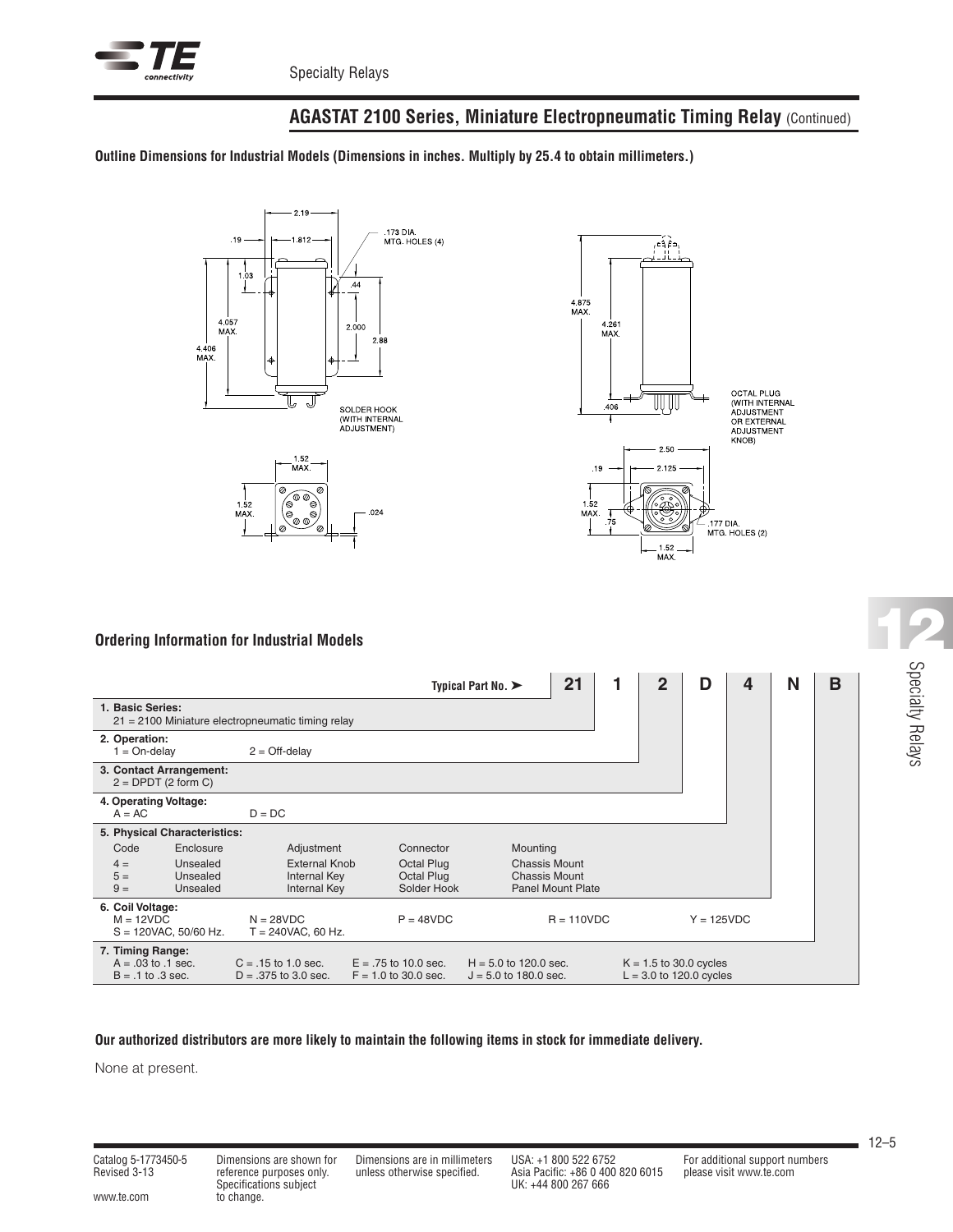

# **AGASTAT 2100 Series, Miniature Electropneumatic Timing Relay** (Continued)

**Specifications for Hermetically Sealed Models**



**Dielectric** — Withstands 1,000 Volts RMS at 60 Hz between non-connected terminals. **Other** — AGASTAT Miniature Timing Relays also conform to applicable requirements covering: Moisture Ozone Humidity **Sunshine** Sand/Dust **Acoustic Noise** Salt Spray Prolonged Storage



### **Outline Dimensions for Hermetically Sealed Models (In inches. Multiply by 25.4 for millimeters.)**





**Chassis Mount -H2**





**Chassis Mount -4, -5**

Specifications subject<br>www.te.com to change.

Specifications subject UK: +44 800 267 666

Catalog 5-1773450-5 Dimensions are shown for Dimensions are in millimeters USA: +1 800 522 6752 For additional support numbers Revised 3-13 reference purposes only. unless otherwise specified. Asia Pacific: +86 0 400 820 6015 please visit www.te.com